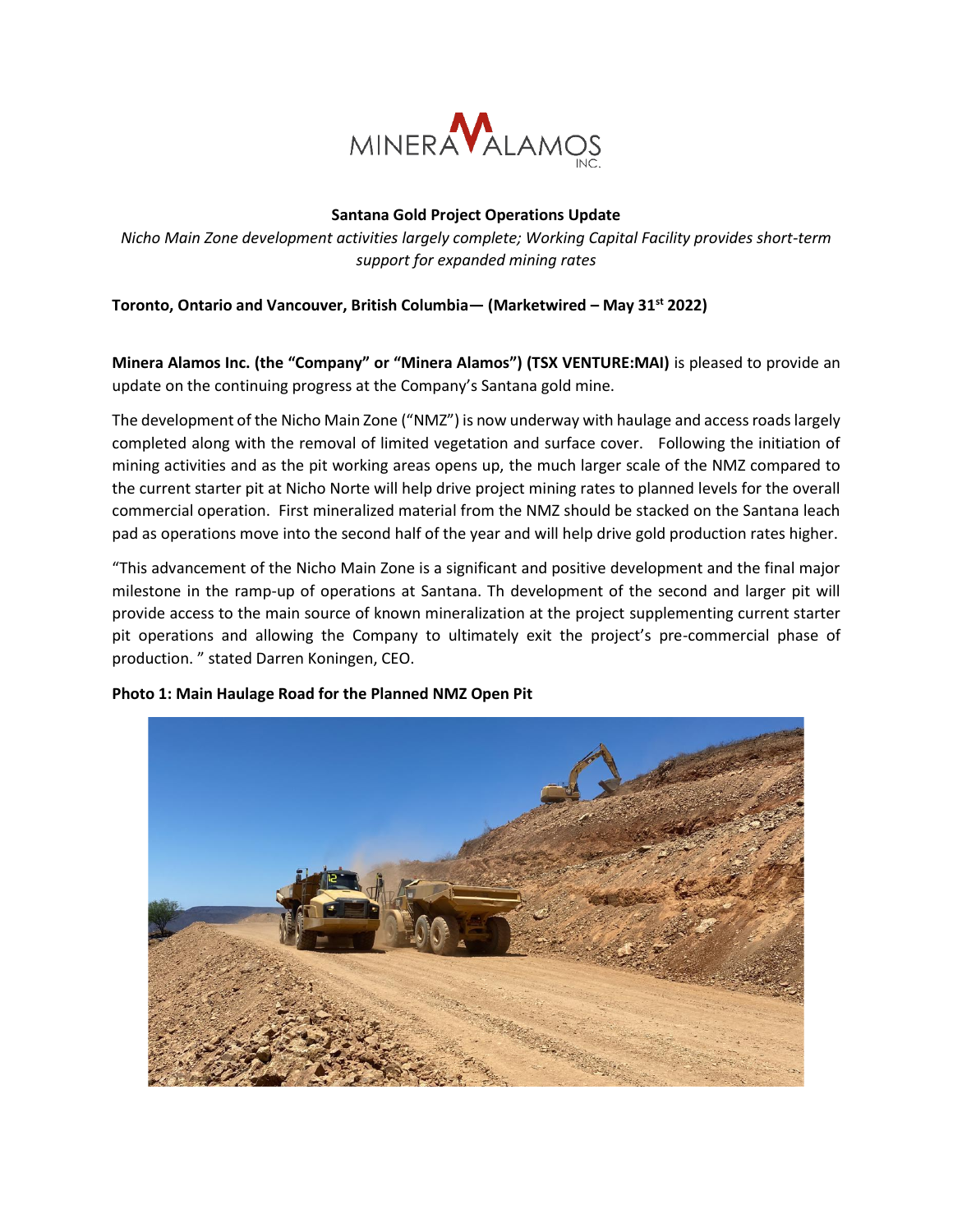### **Working Capital Facility with Ocean Partners**

The Company has agreed to basic terms for a modest US\$3 million unsecured working capital facility with Ocean Partners USA Inc. ("OP") and definitive documentation is in the process of being finalized. The facility will bolster the Company's existing working capital and provide added financial flexibility to assist with short-term demands related to the expansion of site mining activities to incorporate production from both the Nicho Norte and NMZ open pits (cover lags between mining and the receipt of proceeds from ultimate gold recovery). Company management have an existing relationship with OP and anticipate that the new facility will serve as a starting point that can grow in scale as the Santana project operations expand.

### **Nicho Norte Operations Update**

Gold mined and stacked on the leach pad to date totals approximately 18,000 oz with roughly 7,000 oz of gold recovered in concentrate. Operations in May have been seasonally impacted from the severe and ongoing drought that has affected Sonora for much of the last two years. Typical rainfall in the region from January to June is in the range of 120-150 mm. However, in 2021 this totalled 45 mm and in the current year less than 2 mm has accumulated to date forcing the Company to locate additional local sources of water to support operations. The upcoming rainy season (late June-September) is expected to recharge water reservoirs and allow for an acceleration of the recovery of gold stacked on the leach pads in Q3.

Following receipt of its explosives storage permit, the Company has now fully transitioned all production drilling and blasting activities "in-house". The added flexibility this has provided has been significant in terms of explosive purchase options as well as better utilization of existing mine contractor personnel for drilling and blasting operations. Overall, the changes implemented to date have allowed for a greater than 80% reduction in overall blasting costs while allowing the Company increased efficiency in scheduling the sequences between blasting and mining operations. Efforts continue to further optimize blasting activities. The implementation of these improvements were critical prior to decisions related to the initiation of mining activities at the Nicho Main Zone.

The Company's on-site lab should be complete and operational in the coming weeks in anticipation of first blasting at the NMZ. The faster sample assay turnaround provided by these facilities is also a critical prerequisite to maintaining effective mine and plant production controls as site mining activities continue to increase.

### **Selected Financial Data:**

The following selected financial data is summarized from the Company's unaudited condensed interim consolidated financial statements and related notes thereto (the "Interim Financial Statements') for the three months ended March 31st, 2022, and the Management's Discussion and Analysis ("MD&A") for the three months ended March 31st, 2022 (all numbers in Canadian dollars). A copy of the Financial Statements and MD&A is available on SEDAR at www.sedar.com.

In accordance with the adoption of the Amendment to International Accounting Standard ("IAS") 16 Property, Plant & Equipment, Proceeds Before Intended Use, the Company is providing revenues and costs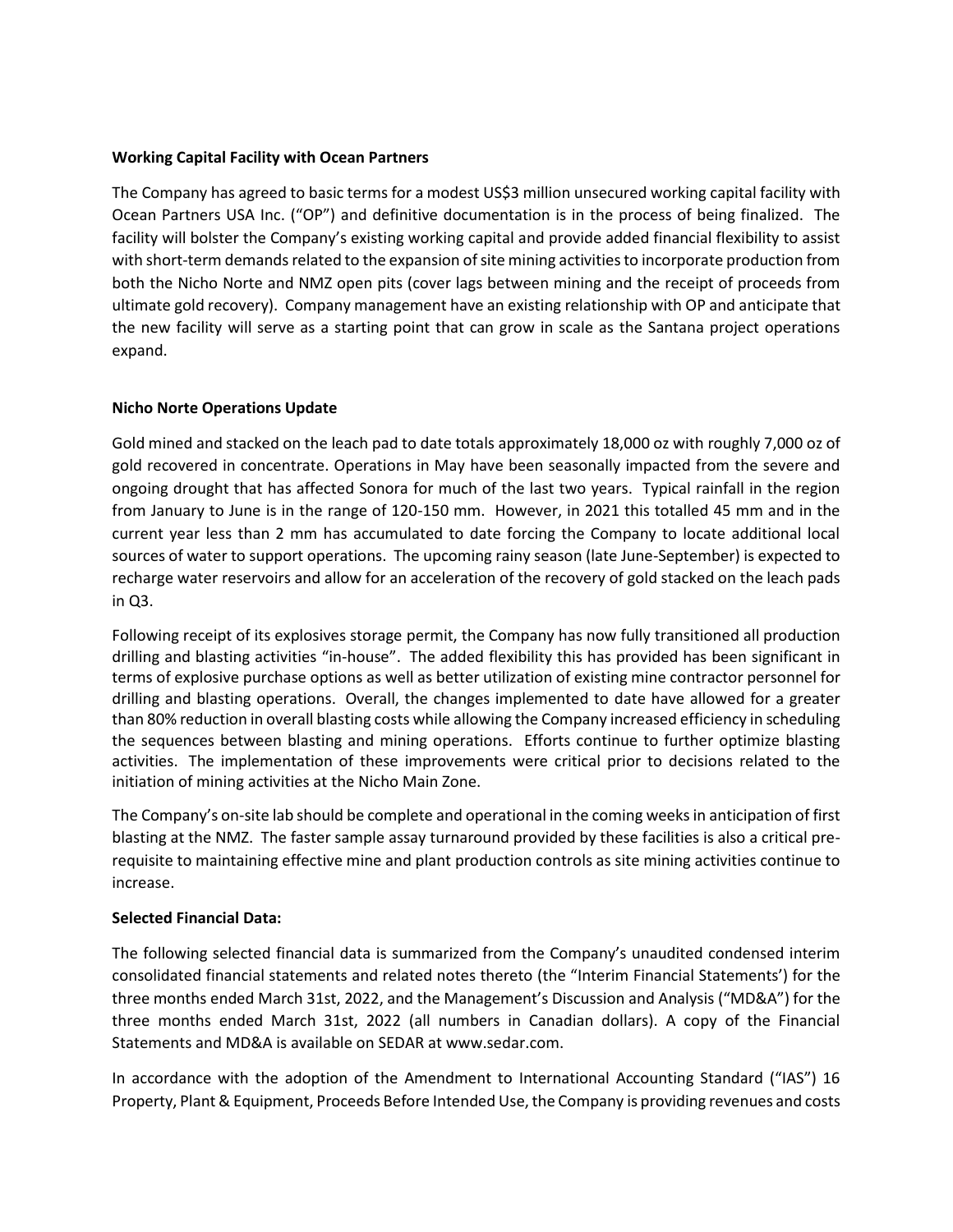of goods sold for the period ending March 31st 2022. A more thorough explanation of this new accounting rule is outlined in the financial statements (note that these costs pursuant to the IFRS accounting rule for their treatment do not factor in depletion or depreciation)

- Revenues from approximately 65% of gold production in the quarter totalled \$5,160,026 with cost of goods sold amounting to \$2,255,305. The remaining gold was sold post quarter end.
- Income from operations of \$1,529,128 compared with a loss of \$4,166,739 in the corresponding quarter of 2021
- Net income of \$1,067,853 for the quarter amounted to \$0.002/share compared to a Net loss of \$2,790,352 or \$0.006/share in the corresponding quarter of 2021.
- Cash and Cash Equivalents totalled \$8,177,510 compared to \$9,379,390 at year end the difference reflecting gold sales in process that were recorded after quarter end and a modest reduction in the marked to market valuation of investment holdings (subsequently sold – *see below*).
- Subsequent to quarter end the Company sold its remaining 590,000 shares in Prime Mining at a price of \$3.50/share for gross proceeds of \$2,065,000.



### **Photo 2: Site Preparations Underway at the Nicho Main Zone Breccia Pipe**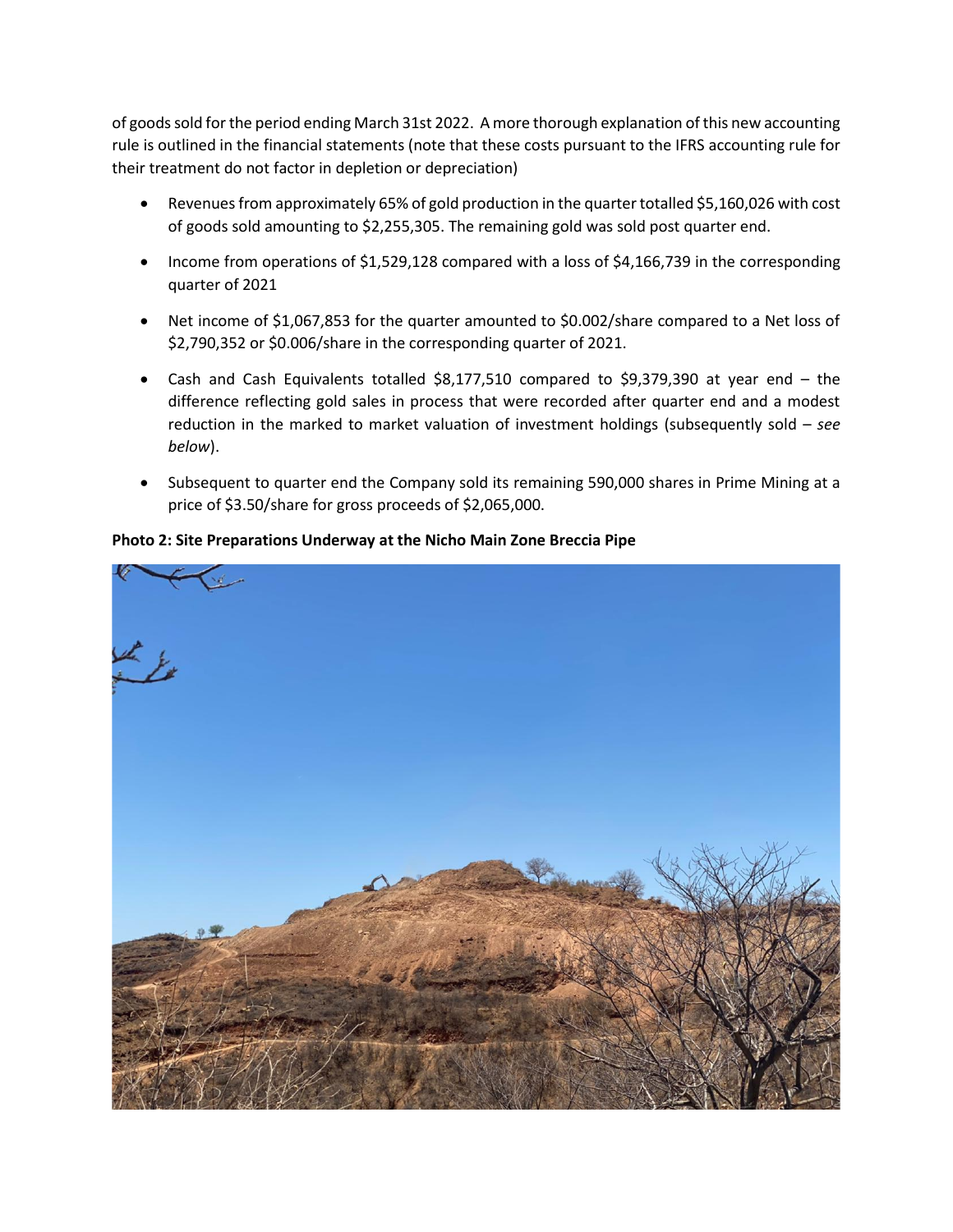#### **Cautionary Statement**

The Company made its production decision and has started the development and production of the Santana gold mine without having completed a feasibility study demonstrating economic and technical viability. As such, there may be increased uncertainty of achieving planned production levels, estimated recovery of gold, the costs associated with such recovery, including increased risks associated with developing a commercially mineable deposit. Historically, such projects have a much higher risk of economic and technical failure. Failure to commence production would have a material adverse impact on the Company's ability to generate revenue and cash flow to fund operations.

Mr. Darren Koningen, P. Eng., Minera Alamos' CEO, is the Qualified Person responsible for the technical content of this press release under National Instrument 43-101.

#### **For Further Information Please Contact:**

| Minera Alamos Inc.               |                                                      |
|----------------------------------|------------------------------------------------------|
| Doug Ramshaw, President          | Victoria Vargas de Szarzynski, VP Investor Relations |
| Tel: 604-600-4423                | Tel: 289-242-3599                                    |
| Email: dramshaw@mineraalamos.com | Email: vvargas@mineraalamos.com                      |
| Website: www.mineraalamos.com    |                                                      |

### **About Minera Alamos Inc.**

Minera Alamos is a gold production and development Company undergoing the operational startup of its first gold mine that produced its first gold in October 2021. The Company has a portfolio of high-quality Mexican assets, including the 100%-owned Santana open-pit, heap-leach mine in Sonora that is currently going through its operational ramp up. The 100%-owned Cerro de Oro oxide gold project in northern Zacatecas that has considerable past drilling and metallurgical work completed and could enter the permitting process rapidly. The La Fortuna open pit gold project in Durango (100%-owned) has an extremely robust and positive preliminary economic assessment (PEA) completed and the main Federal permits in hand. Minera Alamos is built around its operating team that together brought 3 mines into successful production in Mexico over the last 13 years.

The Company's strategy is to develop very low capex assets while expanding the projects' resources and continuing to pursue complementary strategic acquisitions.

### **About Ocean Partners USA Inc.**

Ocean Partners specializes in the trading of precious metal, copper, zinc and lead, as well as related byproducts and secondary materials. The Ocean Partners team has spent over 25 years providing successful trading services to miners, smelters, and refiners, and has a strong global network of relationships and contacts in the precious, base metal mining, smelting and refining sector.

# **Caution Regarding Forward-Looking Statements**

This news release may contain forward-looking information and Minera Alamos cautions readers that forward-looking information is based on certain assumptions and risk factors that could cause actual results to differ materially from the expectations of Minera Alamos included in this news release. This